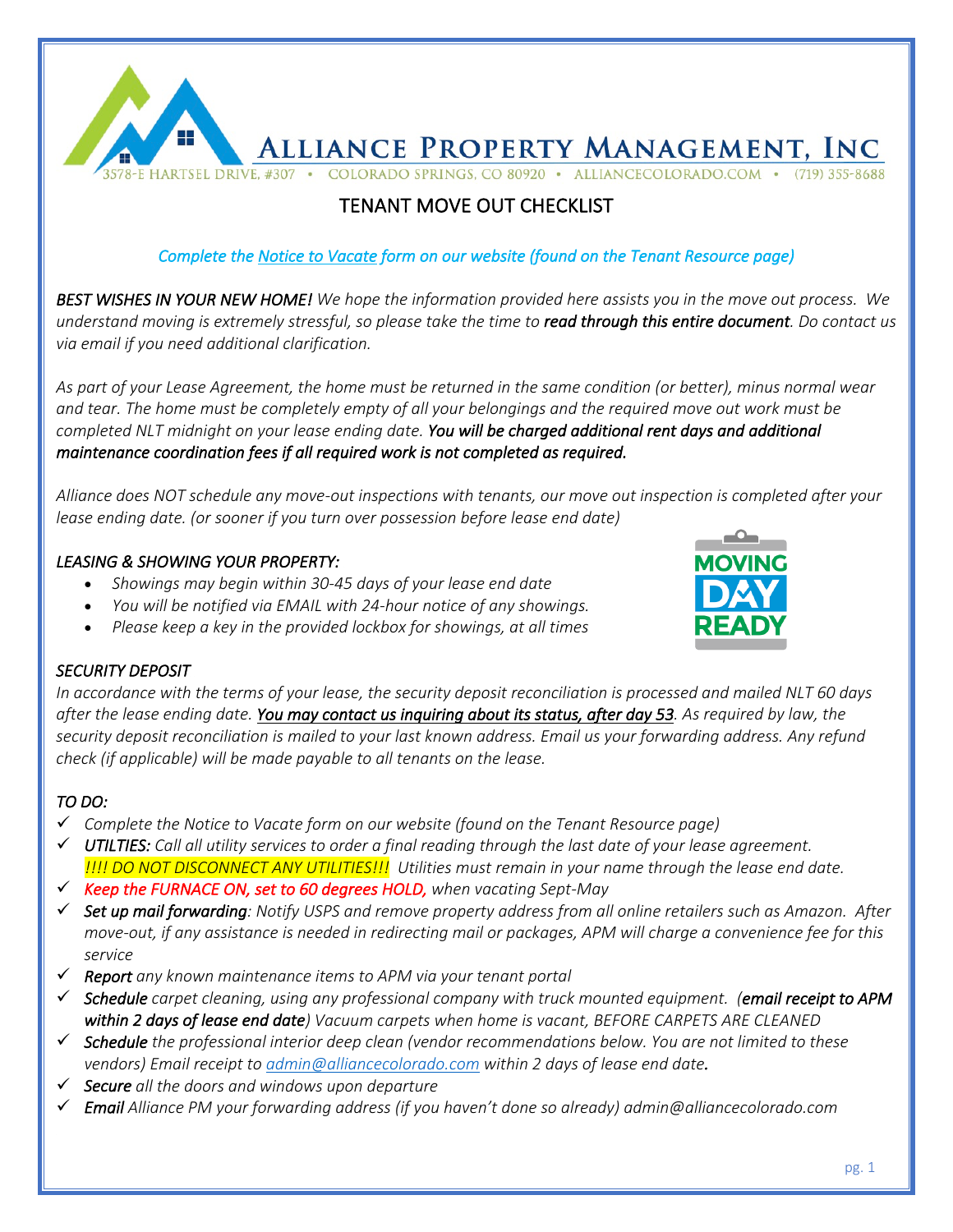*PROFESSIONAL INTERIOR DEEP CLEANING (View your lease. Older leases do not require a professional clean) The entire interior must be professionally cleaned by a company of your choosing. Provide the company our cleaning guide below. If we are not provided a receipt for this service, a full cleaning fee will be deducted from your deposit plus additional maintenance coordination fees. Instruct the cleaners to pay attention to these areas: entire exterior of toilet (pay attention to the hinge of the toilet lid), food splatter under the microwave, food splatter on the kitchen walls, baseboards, blinds, window ledges, inside/outside of all cabinets*

# *PROFESSIONAL CARPET CLEANING*

*Carpets must be professionally cleaned using a professional service with truck mounted cleaning equipment. Order pet-treatment if you have an animal in your home. All cleaning must be completed NLT midnight on your lease ending date and a paid receipt must be submitted to APM w/in 2 days of move out. (leave receipt in home or email it to: admin@alliancecolorado.com* **PACKING TO MOVE** 

Vendor *Recommendations (you may choose any vendor of your choice and are not limited to this list)* 

*Sparklean (719) 487-9570 (house cleaners) EE Clean (719) 231-6347 (house cleaners & carpet cleaners) https://eecleaning.net/ Premier Carpets (719) 268-1611 https://thepremierclean.com/ CRM Cleaning Service (719) 362-0588 (carpets and house clean) info@crmcleaning.com Tidy Coop https://www.tidycoop.com/ (719)-422-6717 (house cleaners) Dog Waste pick up (719) 306-6761 The Poop Happens Trash Haul (no job too small) (719) 654-4455 Pikes Peak Junk Removal*

# *Denver Vendors:*

*CRM Cleaning Service (719) 362-0588 (carpets and deep clean) info@crmcleaning.com*

# *WALL HOLE REPAIRS*

*View the wall repair guide located in your tenant portal and on our website. All nail holes or other holes must be properly patched and painted with matching paint color. NOTE: Nail holes and patching must be completely up to professional standards. If you do not have the exact paint to patch, and/or have never patched holes, please contact Alliance Property Management for the name of a handyman to do this for you. We will not schedule this work for you. If you attempt to patch holes and it is done improperly, we will charge you for correcting the issue.* 

*Touch up paint where needed. (must match existing wall color) Any leftover paint in the home is not guaranteed to match. Test the paint first.*

# KEYS, REMOTES, POOL CARDS, PARKING PASSES, ETC

Unless instructed otherwise, leave 1 house key in the lockbox on your door and all other keys, cards, parking passes, etc. in the kitchen drawer.

- $\checkmark$  Return the home in the same (or better) condition as move in, minus normal wear and tear
- ü *Replace or repair every damaged item in the home (excluding normal wear and tear) that occurred during your tenancy*

HOW IT ENDS

HOW IT BEGINS

IT'S IMPORTANT TO<br>INDIVIDUALLY WRAP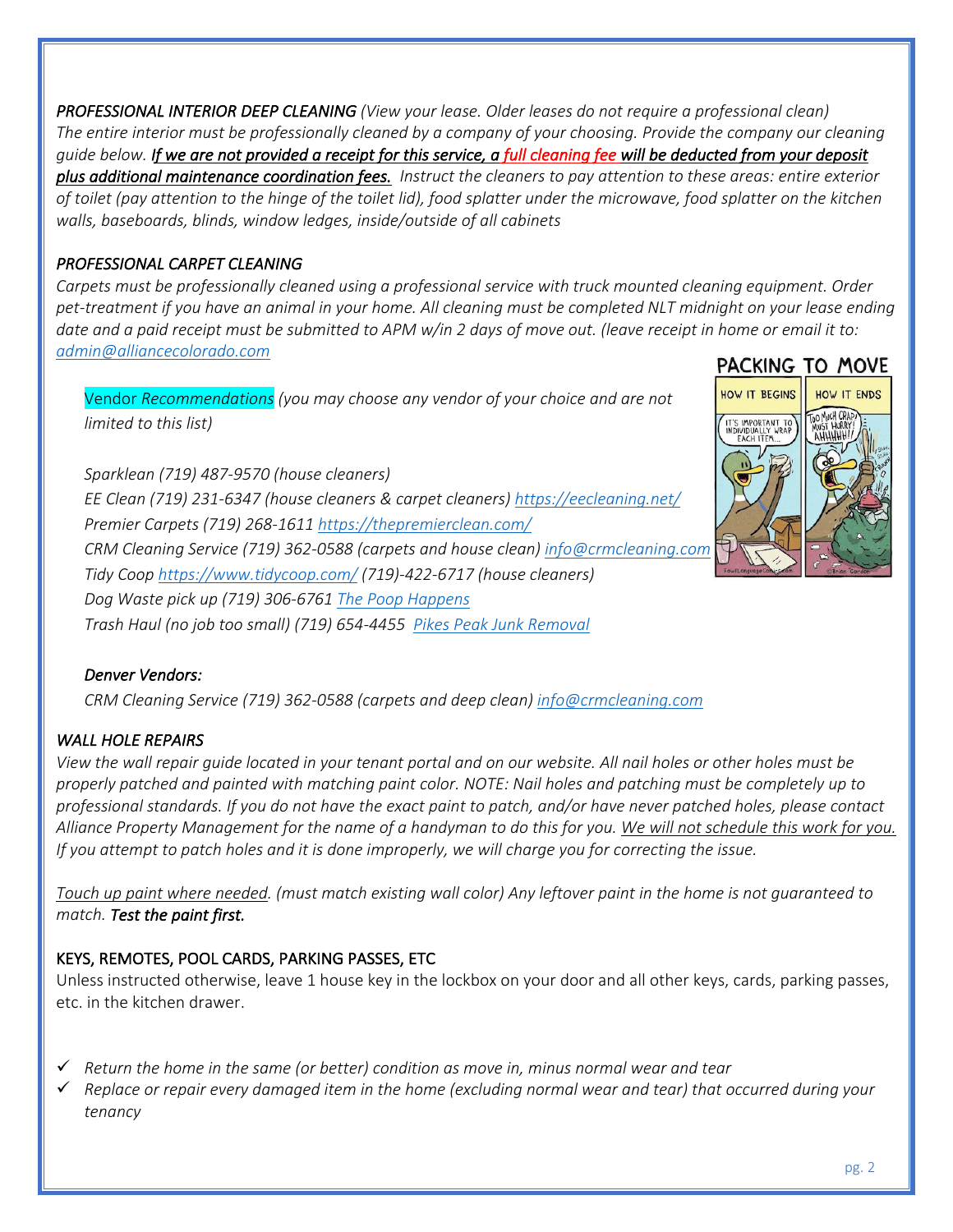#### *Security deposit reconciliation is processed NLT 60 days after lease ending date You may contact us AFTER 53 days has passed to inquire about its status*

# DEEP CLEAN CHECKLIST

#### Entryway, Hallways, Exits, Living Room, Dining Room, Family room

- $\Box$  Check closets for any items left behind
- $\Box$  Dust hanging light fixtures and/or ceiling fans
- $\Box$  Dust exposed a/c-heat registers
- $\Box$  Dust/vacuum windowsills throughout the entire house
- $\Box$  Wipe down interior of all doors and doorknobs
- $\Box$  Spot clean all walls
- $\Box$  Clean all window blinds
- $\Box$  Clean all light switches or other electrical plates
- $\Box$  Clean patio doors both inside and outside
- $\Box$  Sweep and mop any bare floors (including closets)
- $\Box$  Remove any ceiling cobwebs
- $\Box$  Replace any burned out light bulbs
- $\Box$  Carpets must be vacuumed before they are professionally cleaned

# Kitchen and Laundry Areas

- $\Box$  Check all cabinets, closets and pantry for any items left behind
- $\Box$  Wipe down inside and outside of all cabinets
- $\Box$  Clean any grime on the walls (pay close attention to walls near sink and oven)
- $\Box$  Clean all countertops and backsplashes
- $\Box$  Clean inside and outside of all appliances: i.e., dishwasher, oven, microwave and refrigerator *(IMPORTANT: be sure to clean the rubber seals and vents on the bottom of refrigerator and also clean the top of the refrigerator)*
- ¨ *Replace stove-top drip pans*
- ¨ *Sweep and mop behind all appliances*
- $\Box$  Clean and disinfect all sinks and faucets
- $\Box$  Wipe down washer/dryer
- $\Box$  Dust/vacuum windowsills throughout the entire house
- $\Box$  Clean all window blinds throughout the entire house
- $\Box$  Wipe down interior of all doors and doorknobs
- $\Box$  Clean all light switches or other electrical plates
- $\Box$  Spot clean all walls
- $\Box$  Sweep and mop any bare floors (including closets and/or pantry)
- $\Box$  Carpets must be vacuumed before they are professionally cleaned
- $\Box$  Remove any ceiling cobwebs
- $\Box$  Replace any burned out light bulbs (including appliances)
- $\Box$  Remove ALL cleaning chemicals.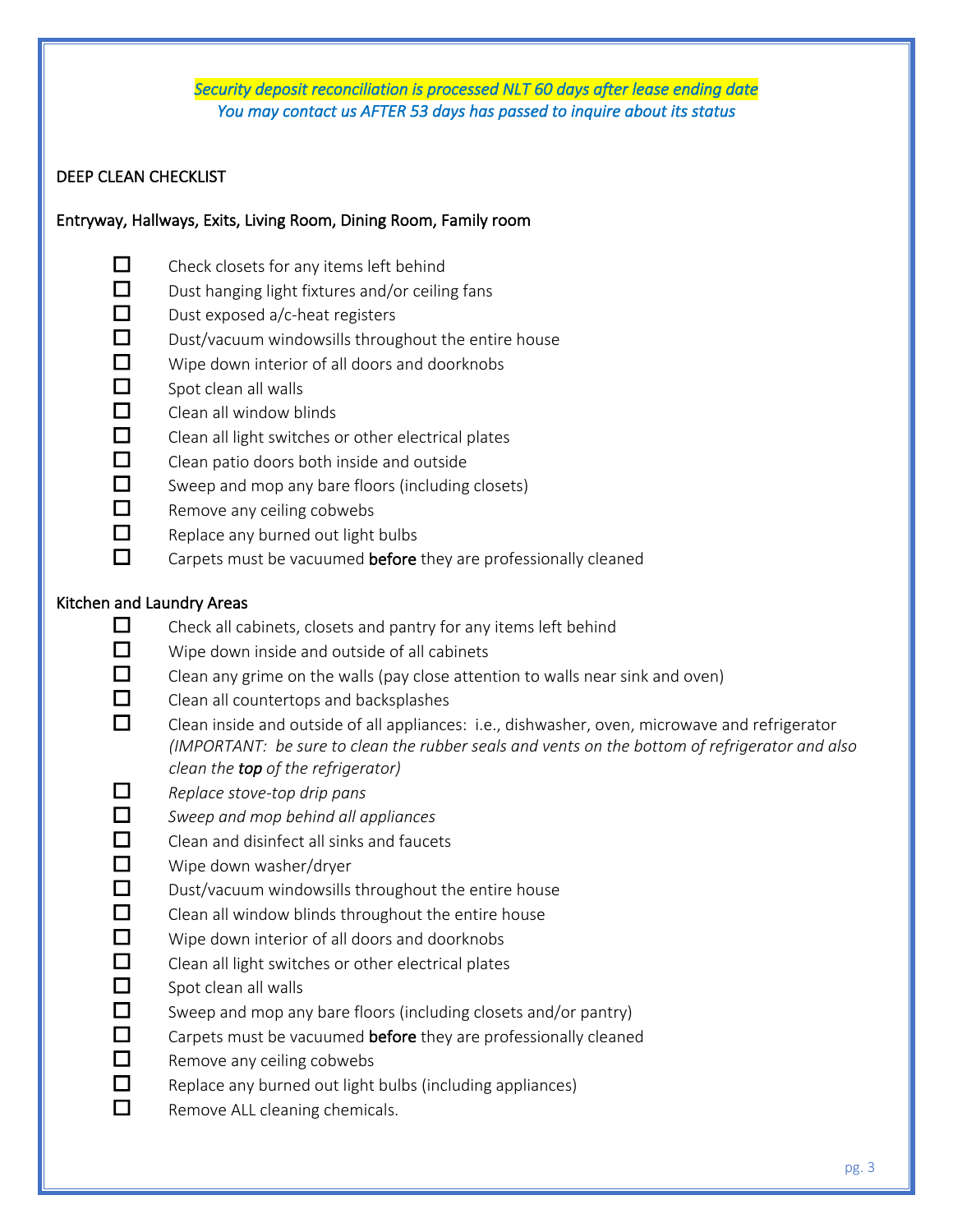#### *Security deposit reconciliation is processed NLT 60 days after lease ending date You may contact us AFTER 53 days has passed to inquire about its status Email us your forwarding address*

#### Bedrooms and Office Areas

- $\Box$  Check closets for any items left behind
- $\Box$  Dust hanging light fixtures and/or ceiling fans
- $\Box$  Dust exposed a/c-heat registers
- $\Box$  Dust/vacuum windowsills throughout the entire house
- $\Box$  Clean all window blinds throughout the entire house
- $\Box$  Wipe down interior of all doors and doorknobs
- $\Box$  Clean all light switches or other electrical plates
- $\Box$  Spot clean all walls
- $\Box$  Clean patio doors both inside and outside
- $\Box$  Sweep and mop any bare floors (including closets)
- $\Box$  Carpets must be vacuumed before they are professionally cleaned
- $\Box$  Remove any ceiling cobwebs
- $\Box$  Replace any burned out light bulbs

#### Bathrooms

- $\Box$  Check closets and cabinets for any items left behind
- $\Box$  Wipe down inside and outside of all cabinets
- $\Box$  Clean inside and surround of all tubs and shower stalls (including the glass doors)
- $\Box$  Clean and disinfect all sinks and faucets
- $\Box$  Clean all mirrors
- $\Box$  Clean toilets (all areas including base of toilet)
- $\Box$  Wipe down all towel racks
- $\Box$  Wipe down interior of all doors and doorknobs
- $\Box$  Clean all light switches or other electrical plates
- $\Box$  Dust/vacuum windowsills throughout the entire house
- $\Box$  Clean all window blinds throughout the entire house
- $\Box$  Spot clean all walls
- $\Box$  Sweep and mop any bare floors (including closets)
- $\Box$  Remove any ceiling cobwebs
- $\Box$  Replace any burned out light bulbs
- $\Box$  Remove all cleaning supplies and chemicals

#### Garage

- $\Box$  Check for any items left behind (remove all chemicals)
- $\Box$  Sweep garage floor
- $\Box$  Replace any burned out light bulbs
- $\Box$  Replace garage remote/keypad batteries if necessary